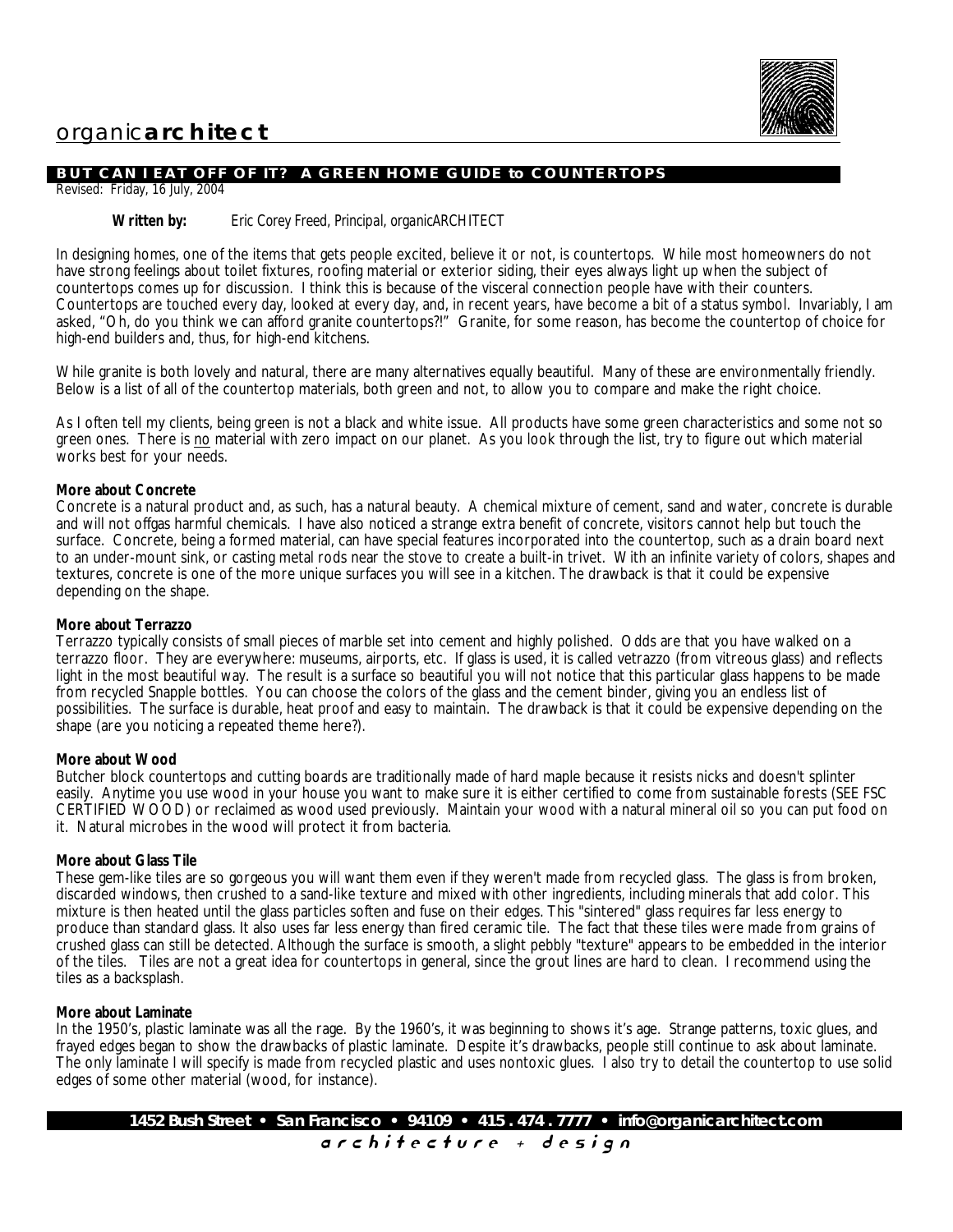# **More about Stone**

Stone has a natural and timeless quality. There is a misconception that stone is too expensive for the average person. The truth is that stone comes in a wide range of breeds and, thus, prices. That being said, stone also has varying degrees of environmental impact. Marble and granite are mined deep out of the earth, but other stones, such as sandstone, slate and soapstone, can be locally quarried without the same damage. Salvaged stone is widely available, but you will be limited in your color choices.

# **More about Metal**

Stainless steel is a combination alloy of steel, chromium and nickel designed to resist rust. The chromium is highly polluting and toxic. This can be avoided if you choose a steel with a high recycled content, which should be readily available. Both durable and hygienic, metal counters resist heat and staining. Using flat stainless steel sheeting and adding a natural wood edge will reduce your costs and ease your installation. One warning: metal scratches and fingerprints very easily, so be sure you like that look before you buy.

# **More about Paper Composite Countertops (solid surfacing)**

Made from paper and a resin binder, composite countertops have a warm, neutral look that fits well with most decorating styles. This material looks similar to other popular solid-surface countertops like Corian, but because it's only about one-third plastic, it has a more natural look and feel. Many people compare it to soapstone. The material is also very practical. It is not hard enough to dull knives, yet it is dense enough to resist slice marks that can harbor bacteria. As with concrete or any formed surface, special features can be incorporated into the countertops, such as a drain board next to an under-mount sink, or casting metal rods near the stove, creating a built-in trivet.

| Sub Category:<br>Name  | Description                                                                                                                                                                                                                                                                      | Eco Benefits                                                                                                                                                                                                                                                                                                              | Eco Impact                                                                                                                           | <b>Relative Cost</b>   | Sample Mfr<br><b>Products</b>                               |
|------------------------|----------------------------------------------------------------------------------------------------------------------------------------------------------------------------------------------------------------------------------------------------------------------------------|---------------------------------------------------------------------------------------------------------------------------------------------------------------------------------------------------------------------------------------------------------------------------------------------------------------------------|--------------------------------------------------------------------------------------------------------------------------------------|------------------------|-------------------------------------------------------------|
|                        |                                                                                                                                                                                                                                                                                  |                                                                                                                                                                                                                                                                                                                           |                                                                                                                                      |                        |                                                             |
| Concrete               | Durable, natural and<br>unusual, concrete has<br>grown in popularity. It<br>can be poured into any<br>shape and complex<br>forms are possible, but<br>expensive.                                                                                                                 | Durable, easy to<br>maintain, made locally                                                                                                                                                                                                                                                                                | Cement, the main<br>ingredient, has a high<br>impact, but you can<br>reduce the amount of<br>cement by replacing it<br>with fly ash. | Very High: \$80-150/sf | <b>Buddy Rhodes</b><br>Cheng Design<br>Syndecrete, Syndesis |
| Terrazzo /<br>Vetrazzo | "Vetrazzo" is a terrazzo<br>made from recycled<br>glass and cast concrete.<br>The glass used is both<br>post consumer as well<br>as post industrial.<br>Surfaces are polished as<br>with terrazzo. The final<br>product contains 80 to<br>95% post-consumer<br>recycled content. | No glues or chemicals.<br>Both the cement and<br>glass used in this<br>product contain high<br>recycled content.<br>Design - available in a<br>wide variety of colors.<br>As durable as granite<br>and less porous than<br>marble. They also<br>withstand heat, which<br>makes it an excellent<br>choice next to a stove. | Very low, just be sure<br>the glass comes from<br>local sources.                                                                     | High: \$65-75/sf       | <b>Counter Production</b><br>IceStone Countertops           |
| Wood                   | <b>Butcher block</b><br>countertops are made<br>from strips of edgegrain<br>or endgrain maple or<br>oak that is glued<br>together to make a<br>solid surface.                                                                                                                    | Beautiful, natural,<br>easy to install, easy on<br>glassware and china,<br>reasonably priced, and<br>ideal for cutting surface.                                                                                                                                                                                           | Easily burns, scratches<br>and dents. Bad near the<br>sink or water areas.<br>If left unsealed, can be<br>used for food prep.        | Mid: \$35-75/sf        | <b>Endura Certified Wood</b><br>Products, Ltd.              |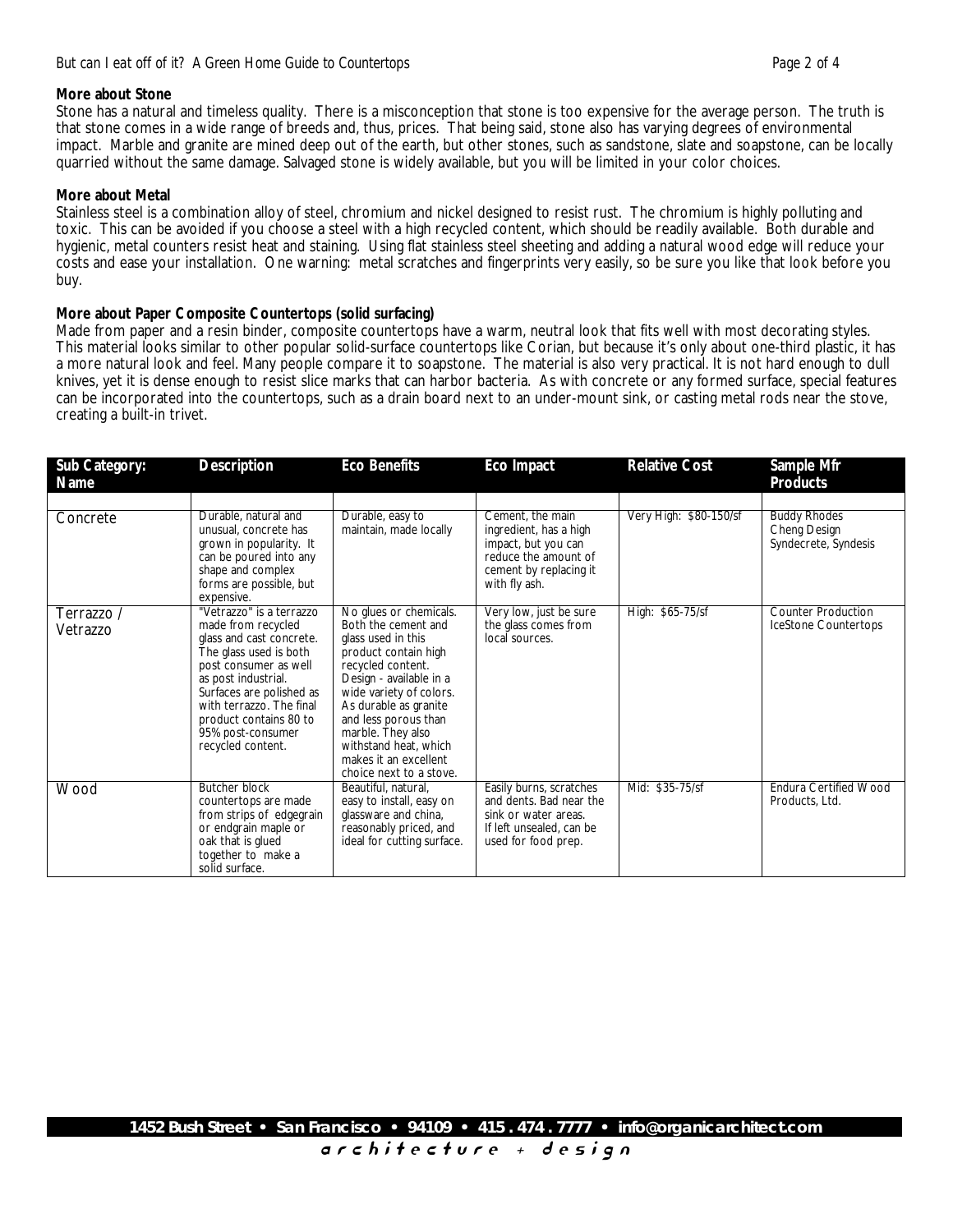# *But can I eat off of it? A Green Home Guide to Countertops Page 3 of 4*

| Sub Category:<br>Name | Description                                                                                                                                                                                                                                                                                                                     | <b>Eco Benefits</b>                                                                                                                                                                                                                                                                                                       | Eco Impact                                                                                                                                                                                                                                                                                                                                                                                                                                                                                                                      | <b>Relative Cost</b>                                                  | Sample Mfr<br>Products                                                                                                                                                                                                                                                                                                                                                            |
|-----------------------|---------------------------------------------------------------------------------------------------------------------------------------------------------------------------------------------------------------------------------------------------------------------------------------------------------------------------------|---------------------------------------------------------------------------------------------------------------------------------------------------------------------------------------------------------------------------------------------------------------------------------------------------------------------------|---------------------------------------------------------------------------------------------------------------------------------------------------------------------------------------------------------------------------------------------------------------------------------------------------------------------------------------------------------------------------------------------------------------------------------------------------------------------------------------------------------------------------------|-----------------------------------------------------------------------|-----------------------------------------------------------------------------------------------------------------------------------------------------------------------------------------------------------------------------------------------------------------------------------------------------------------------------------------------------------------------------------|
|                       |                                                                                                                                                                                                                                                                                                                                 |                                                                                                                                                                                                                                                                                                                           |                                                                                                                                                                                                                                                                                                                                                                                                                                                                                                                                 |                                                                       |                                                                                                                                                                                                                                                                                                                                                                                   |
| Tile                  | Recycled content<br>ceramic tiles can contain<br>up to 70% recycled<br>glass, are very durable,<br>and often more<br>moisture and stain<br>resistant than traditional<br>tiles.                                                                                                                                                 | No glues or chemicals.<br>Both the cement and<br>glass used in this<br>product contain high<br>recycled content.<br>Design - available in a<br>wide variety of colors.<br>As durable as granite<br>and less porous than<br>marble. They also<br>withstand heat, which<br>makes it an excellent<br>choice next to a stove. | Standard ceramic tiles<br>have a high impact in<br>their production. There<br>are tiles in dozens of<br>materials, such as glass<br>and stone. In general,<br>tiles are not a great<br>choice for countertops,<br>given the maintenance<br>required for the grout<br>lines. Choosing the<br>largest tiles available will<br>reduce the number of<br>grout joints - as grout is<br>subject to staining and<br>mold growth. Use a low<br>VOC, water based grout<br>sealant to increase<br>resistance to moisture<br>and staining. | Low: \$5-65/sf                                                        | Blazestone - by Bedrock<br>Industries: 100%recycled<br>glass.<br>Environmental Stone -<br>by Environmental Stone<br>Products: 100% post-<br>consumer recycled glass.<br>Decorative<br>Architectural Tiles - by<br>Peak Creations: 100%<br>recycled post consumer<br>waste glass.<br>Terra Stone - by Terra<br>Green Ceramics: 58%<br>recycled aviation glass.<br><b>UltraGlas</b> |
| Laminate              | Plastic laminate is resin-<br>impregnated paper<br>bonded to a<br>particleboard core. As<br>you might imagine,<br>plastic laminate is<br>relatively inexpensive. It<br>comes in a wide range of<br>colors and textures and<br>bought in ready-made<br>sections called post-<br>formed, making it easy<br>for do-it-yourselfers. | Durable, easy to clean,<br>stain-resistant, moisture-<br>resistant, and<br>inexpensive.                                                                                                                                                                                                                                   | Use a low VOC glue to<br>adhere. Laminate can be<br>easily scratched,<br>scorched and chipped.<br>High-gloss laminate<br>shows dirt and water<br>spots. And the laminate<br>backing can be seen at<br>the seams.                                                                                                                                                                                                                                                                                                                | Low: \$5-25/sf                                                        | Formica<br>WilsonArt<br>Abek (?)                                                                                                                                                                                                                                                                                                                                                  |
| Stone                 | Natural stone has a<br>character and beauty<br>unlike anything else.                                                                                                                                                                                                                                                            | All natural, durable and<br>salvageable. Marble<br>stains easily, but granite<br>resists nearly everything.                                                                                                                                                                                                               | Quarried stone has high<br>eco impact. If choosing<br>granite countertops, use<br>locally quarried and<br>dressed stone. Impact<br>depends on how it was<br>quarried. Salvaged stone<br>is widely available, but<br>you will be limited in<br>color choices.                                                                                                                                                                                                                                                                    | High to Very High: \$50-<br>150/sf<br>(depending on type of<br>stone) | Use local quarries. In<br>San Francisco:<br>Fox Marble and Granite<br><b>ASN Natural Stone</b>                                                                                                                                                                                                                                                                                    |
| Metal                 | Stainless steel is a<br>combination of steel.<br>chromium and nickel.<br>The chromium is highly<br>polluting and toxic.                                                                                                                                                                                                         | Durable and hygienic<br>and resists heat and<br>staining. Using flat<br>stainless steel sheeting<br>and adding a natural<br>wood edge will reduce<br>costs.                                                                                                                                                               | Metal is mined out of<br>the earth and is<br>damaging. Use salvaged<br>metal or high recycled<br>content if possible.<br>Scratches and<br>fingerprints very easily,<br>but some people like the<br>look.                                                                                                                                                                                                                                                                                                                        | Mid: \$65-100/sf                                                      | Use local source:<br><b>Economy Restaurant</b><br>Supply<br>Caldwells Building<br>Supply                                                                                                                                                                                                                                                                                          |

a r c h i t e c t u r e + d e s i g n